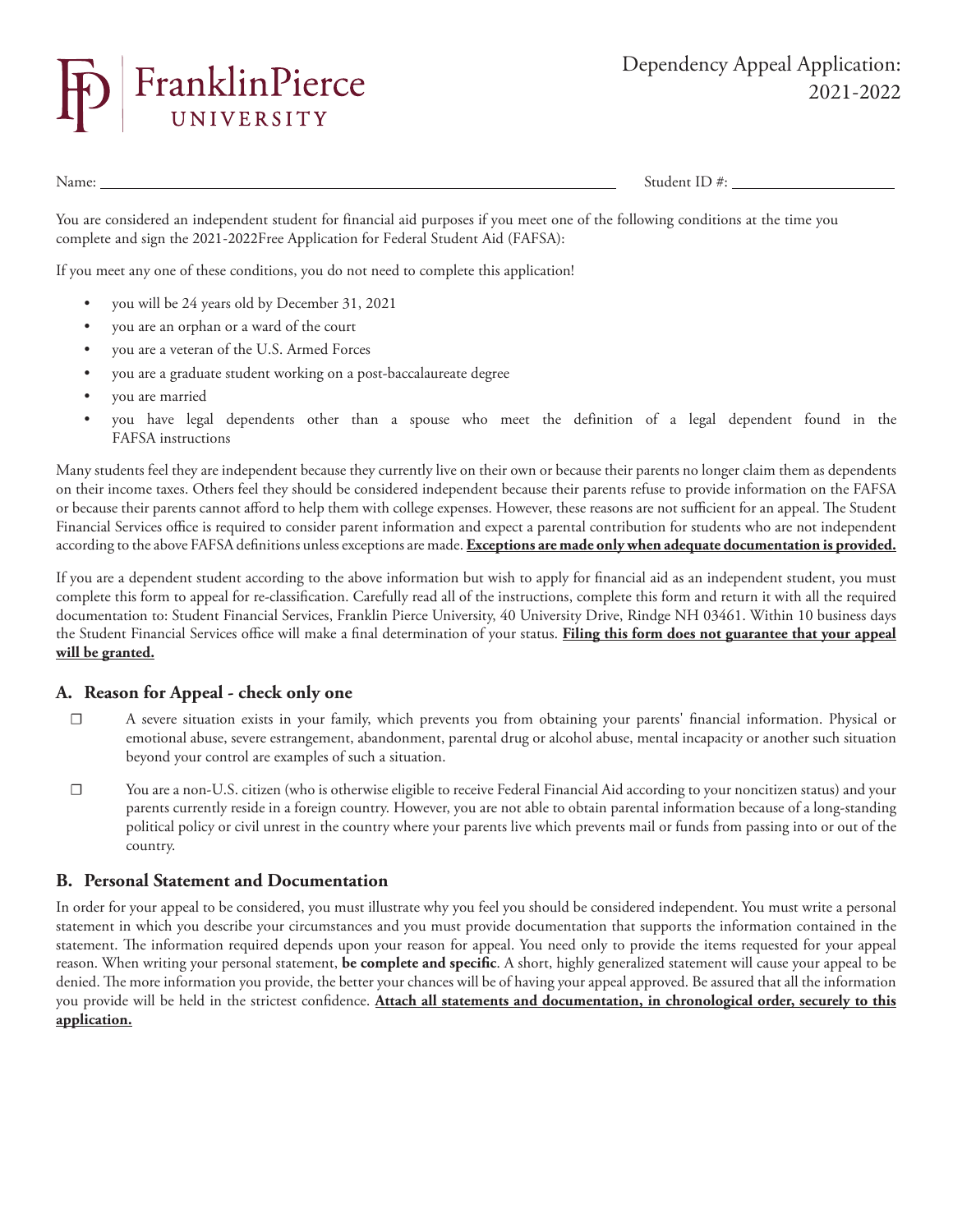### **If you checked Reason #1, please complete the following:**

Personal Statement: On separate paper, tell us in your own words why you should be considered an independent student. Explain how you came to support yourself and over what time period you have done this. If you are receiving support from friends or relatives, you must describe the nature of that support and how you came to receive it. You must also describe the events in your family that led up to your current separation from your parents.

Documentation: Provide statements from at least two professional adults who are not family members and can verify the family circumstances you described in your personal statement. Professional adults include clergy members, guidance counselors, teachers or professors, doctors, family counselors, mental health professionals and law enforcement officers. The statements you submit must be originals, not photocopies.

#### **If you checked Reason #2, please complete the following:**

Personal Statement: On separate paper, tell us in your own words why you should be considered an independent student. Explain how you came to support yourself and over what time period you have done this. If you are receiving support from friends or relatives, you must describe the nature of that support and how you came to receive it. You must also describe the situation in the country where your parents reside that prevents mail and/or funds from going into or leaving the country.

Documentation: Provide a statement from an official from the embassy (or other diplomatic office) of the country where your parents live that describes the long-standing political policy or civil unrest that exists there. The statement must verify that it is impossible to get mail and/or funds into and/or out of the country. The statement you submit must be an original, not a photocopy.

### **Other Required Documentation:**

Please note: you must provide *photocopies only* of the following items as all materials you submit in support of your appeal must be held permanently in your financial aid file. Originals of any item sent will not be returned.

### **1. Independence for Tax Purposes**

Provide signed copies of your parents' 2019 and 2020 income tax returns showing that they did not claim you as an income tax exemption. If your parents file separately, are separated or divorced, you must provide copies of both parents' tax returns.

#### **2. Income**

- A. Provide copies of your pay stubs from the past four weeks from all jobs that you currently hold. Be sure to indicate the pay period for each (weekly, biweekly, monthly, etc.). Pay stubs must indicate your current address.
- B. Provide signed copies of your 2019 and 2020 tax returns. If you have not yet filed a 2020 return, provide copies of your 2020 W-2 forms from all jobs.
- C. If you receive any income that does not come from work such as Social Security Benefits, Worker's Compensation, interest on investments, etc., provide documentation of that income in the form of pay stubs, year-end statements, etc.

#### **3. Housing and Utilities**

- A. Provide a copy of your lease, property title or other written housing agreement. If you do not have a written housing agreement, you must provide a notarized affidavit from your landlord naming the property in which you live and the status that he/she receives rent from you. If you have lived at your current residence for less than a year, you must provide a housing agreement for the previous year.
- B. Provide copies of first and last months' receipts or canceled checks (front and back) used to pay for rent, utilities and phone.

#### **4. Other Expenses**

- A. Provide two copies of canceled checks (front and back) or statements from credit cards used to pay for food, clothing, personal care items, school supplies, medical insurance and/or services, etc.
- B. If you drive a car, provide two copies of receipts or canceled checks (front and back) used to pay for car loan, insurance, maintenance, etc. Also provide copies of your car's registration and your auto insurance policy.
- C. If you have health insurance, provide a copy of your policy.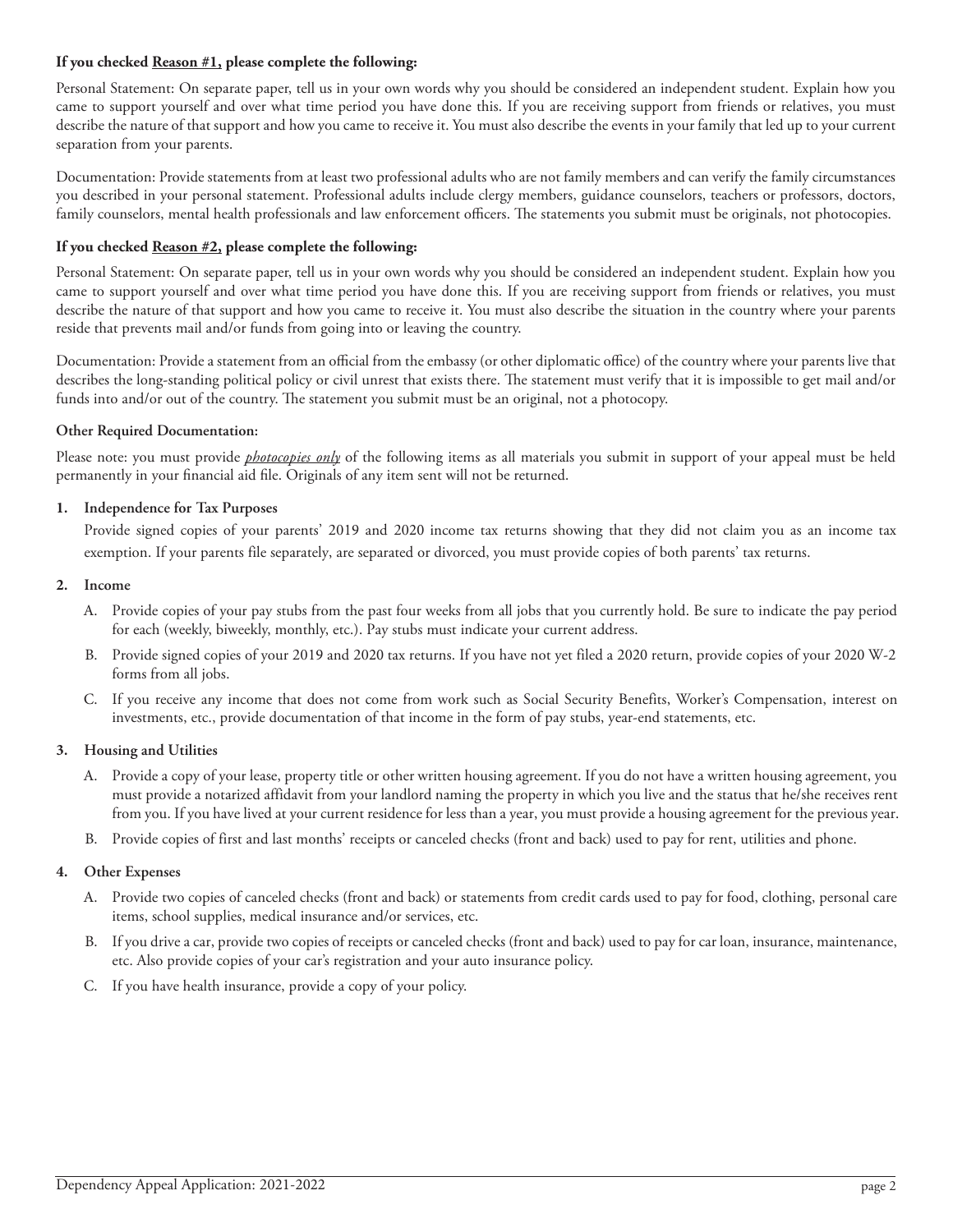# **C. Biographical Information**

| Name: Name: Name: Name: Name: Name: Name: Name: Name: Name: Name: Name: Name: Name: Name: Name: Name: Name: Name: Name: Name: Name: Name: Name: Name: Name: Name: Name: Name: Name: Name: Name: Name: Name: Name: Name: Name:  | Social Security #: $\frac{\qquad \qquad - \qquad \qquad - \qquad \qquad - \qquad \qquad }{\qquad \qquad - \qquad \qquad - \qquad \qquad - \qquad \qquad - \qquad \qquad - \qquad \qquad - \qquad \qquad - \qquad \qquad - \qquad \qquad - \qquad \qquad - \qquad \qquad - \qquad \qquad - \qquad \qquad - \qquad \qquad - \qquad \qquad - \qquad \qquad - \qquad \qquad - \qquad \qquad - \qquad \qquad - \qquad \qquad - \qquad \qquad - \qquad \qquad - \qquad \qquad - \qquad \qquad - \qquad$ |
|--------------------------------------------------------------------------------------------------------------------------------------------------------------------------------------------------------------------------------|---------------------------------------------------------------------------------------------------------------------------------------------------------------------------------------------------------------------------------------------------------------------------------------------------------------------------------------------------------------------------------------------------------------------------------------------------------------------------------------------------|
|                                                                                                                                                                                                                                |                                                                                                                                                                                                                                                                                                                                                                                                                                                                                                   |
| Address: Note and the set of the set of the set of the set of the set of the set of the set of the set of the set of the set of the set of the set of the set of the set of the set of the set of the set of the set of the se |                                                                                                                                                                                                                                                                                                                                                                                                                                                                                                   |
|                                                                                                                                                                                                                                |                                                                                                                                                                                                                                                                                                                                                                                                                                                                                                   |
|                                                                                                                                                                                                                                |                                                                                                                                                                                                                                                                                                                                                                                                                                                                                                   |

# **D. Monthly Expenses and Income – complete both sections below**

1. CURRENT EXPENSES: Estimate your current monthly expenses below and how they are covered. Types of expenses are listed in the first column. Enter your estimate of monthly costs in the second column. In the third column, give the name(s) and relationship(s) of the person(s) who pays the expense or provides the item for you. If you pay the cost, enter "Self" in the third column.

| Expenses       | Monthly Cost | Who Pays or Provides |
|----------------|--------------|----------------------|
| Housing        |              |                      |
| Utilities      |              |                      |
| Food           |              |                      |
| Clothing       |              |                      |
| Transportation |              |                      |
| Medical        |              |                      |
| Personal       |              |                      |

2. CURRENT INCOME: Types of income are listed in the first column. Enter your monthly income amount for each in the second column. In the third column, list the source (examples: self-employed, Burger King, Wal-Mart).

| Type of Income | Monthly Income | Source(s) |
|----------------|----------------|-----------|
| Wages          |                |           |
| Interest       |                |           |
| Dividends      |                |           |
| Untaxed Income |                |           |
| Cash Support   |                |           |
| Other          |                |           |

# **E. Additional Information - answer all questions**

|    | 1. In what year were you last claimed by your parent(s) as a dependent on a Federal Tax Return?      |           |                      |                                                                                                                                                                                                                                |
|----|------------------------------------------------------------------------------------------------------|-----------|----------------------|--------------------------------------------------------------------------------------------------------------------------------------------------------------------------------------------------------------------------------|
|    | 2. When did you last live with your parent(s)? Month: __________________________                     |           |                      |                                                                                                                                                                                                                                |
|    | 3. When did you last receive financial support from your parent(s)? Month: _________________________ |           |                      | Year: the contract of the contract of the contract of the contract of the contract of the contract of the contract of the contract of the contract of the contract of the contract of the contract of the contract of the cont |
|    | 4. Are you included as a dependent under your parents' medical plan? $\Box$ Yes                      |           |                      |                                                                                                                                                                                                                                |
|    |                                                                                                      | $\Box$ No |                      |                                                                                                                                                                                                                                |
| 5. | Do you own or have the use of an automobile while attending Franklin Pierce University?              |           |                      |                                                                                                                                                                                                                                |
|    |                                                                                                      |           | $\Box$ Yes $\Box$ No |                                                                                                                                                                                                                                |
|    | Address:                                                                                             |           |                      |                                                                                                                                                                                                                                |
|    | $\mathbf{r}$                                                                                         |           |                      |                                                                                                                                                                                                                                |

\*If you are the registered owner, provide a copy of your car registration.